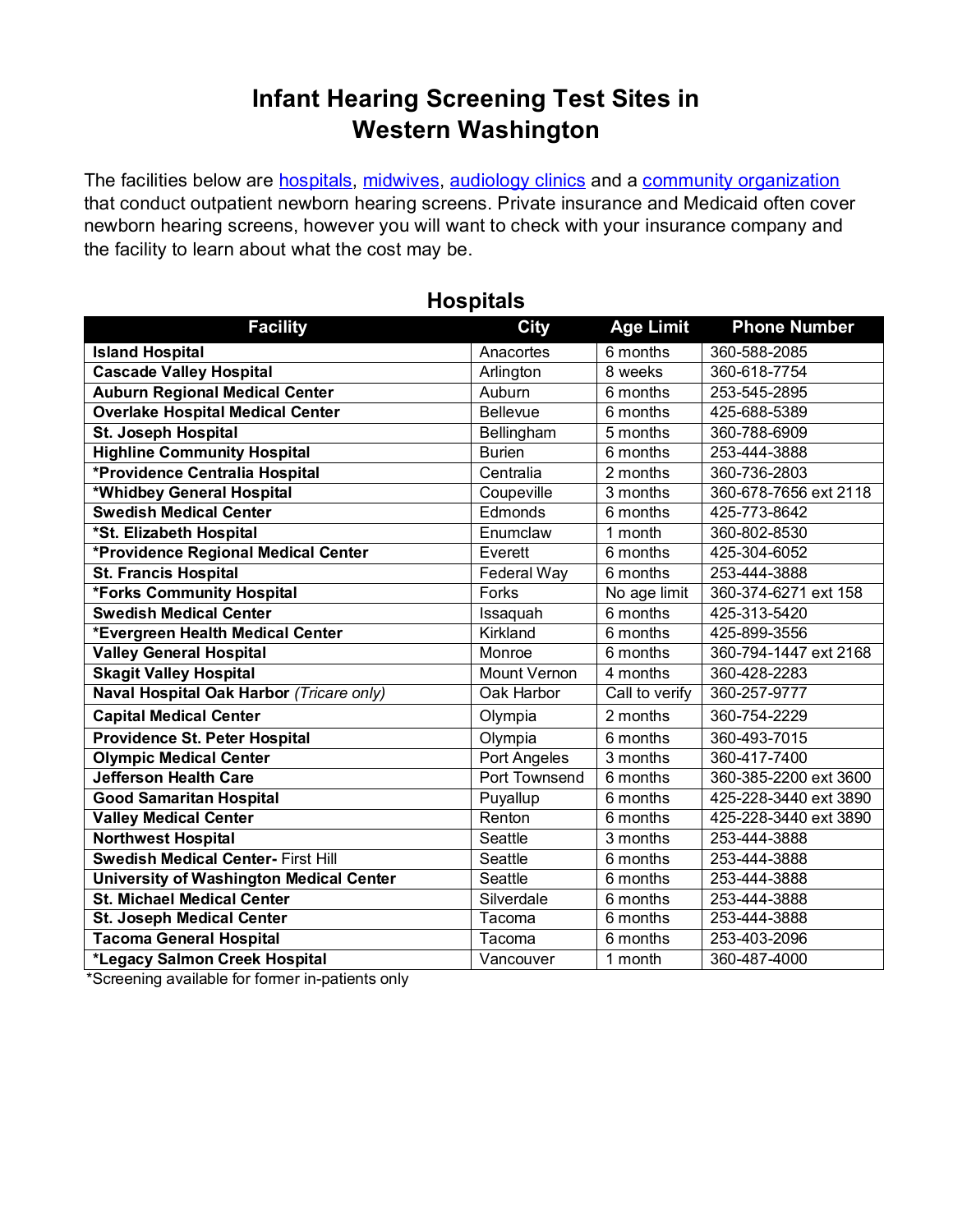| <b>Facility</b>                                     | <b>City</b>          | <b>Age Limit</b> | <b>Phone Number</b> |
|-----------------------------------------------------|----------------------|------------------|---------------------|
| The Special Delivery Company                        | Arlington            | Call to verify   | 425-339-3737        |
| <b>Tranquil Healing Center</b>                      | <b>Belfair</b>       | Call to verify   | 360-552-2525        |
| <b>Birthroots Midwives &amp; Birth Center</b>       | Bellingham           | Call to verify   | 360-734-2182        |
| <b>Gentle Hands Midwifery</b>                       | Bellingham           | 6 months         | 360-752-2229        |
| <b>Haven Midwifery</b>                              | Bellingham           | Call to verify   | 360-733-2904        |
| <b>Maven Midwife</b>                                | <b>Buckley</b>       | Call to verify   | 503-551-5605        |
| <b>Birth Passion Midwifery</b>                      | Eatonville           | Call to verify   | 253-370-6987        |
| <b>Ann Olsen</b>                                    | Enumclaw             | Call to verify   | 360-825-5720        |
| <b>Foothills Midwifery</b>                          | Enumclaw             | Call to verify   | 206-227-2211        |
| <b>Cascade Midwives &amp; Birth Center</b>          | Everett              | 6 months         | 425-317-0157        |
| <b>London Health Center</b>                         | Ferndale             | Call to verify   | 360-384-2900        |
| <b>Gig Harbor Midwifery</b>                         | Gig Harbor           | Call to verify   | 253-632-6556        |
| <b>Greenbank Birth Center</b>                       | Greenbank            | Call to verify   | 360-678-3594        |
| <b>Birth &amp; Family Midwifery</b>                 | Kelso                | Call to verify   | 360-353-3822        |
| <b>Moonbelly Midwifery</b>                          | Lynden               | 3 months         | 360-510-0188        |
| <b>Sprout Birth Center &amp; Natural Health</b>     | Mountlake<br>Terrace | Call to verify   | 425-678-9070        |
| <b>Mount Vernon Birth Center</b>                    | <b>Mount Vernon</b>  | Call to verify   | 360-336-9997        |
| <b>Around the Circle Midwifery</b>                  | Olympia              | 6 months         | 360-459-7222        |
| <b>New Day Midwifery</b>                            | Olympia              | Call to verify   | 360-701-1418        |
| <b>Peninsula Midwives</b>                           | Port Townsend        | Call to verify   | 360-385-6667        |
| <b>Natural Beginnings Midwifery</b>                 | Puyallup             | Call to verify   | 253-200-1499        |
| <b>True North Birth Center</b>                      | Poulsbo              | Call to verify   | 360-779-0004        |
| <b>Puget Sound Birth Center</b>                     | Renton               | Call to verify   | 425-207-8769        |
| <b>Center for Birth</b>                             | Seattle              | Call to verify   | 206-407-3397        |
| <b>Ground Floor Health</b>                          | Seattle              | 6 months         | 206-624-6627        |
| In Tandem Midwifery                                 | Seattle              | Call to verify   | 425-243-7848        |
| <b>Journey Midwife Services</b>                     | Seattle              | 6 months         | 206-659-5645        |
| <b>Roots Naturopathic Medicine</b>                  | Seattle              | 6 months         | 206-972-2271        |
| <b>Seattle Naturopathy &amp; Acupuncture Center</b> | Seattle              | 6 months         | 206-328-7929        |
| <b>Salt and Cedar Midwifery</b>                     | Silverdale           | Call to verify   | 802-870-0726        |
| <b>Snohomish Midwives</b>                           | Snohomish            | Call to verify   | 877-869-6105        |
| <b>Firstlight Midwifery</b>                         | Tacoma               | Call to verify   | 253-973-9926        |
| <b>Laoch Midwifery</b>                              | Tacoma               | Call to vefify   | 360-890-3101        |
| The Birthing Inn                                    | Tacoma               | Call to verify   | 253-761-8939        |
| The Bridge Birth and Family Services                | Vancouver            | Call to verify   | 206-552-0061        |
| <b>Vashon Island Midwifery</b>                      | Vashon Island        | Call to verify   | 206-227-1453        |

### <span id="page-1-0"></span>**Midwives**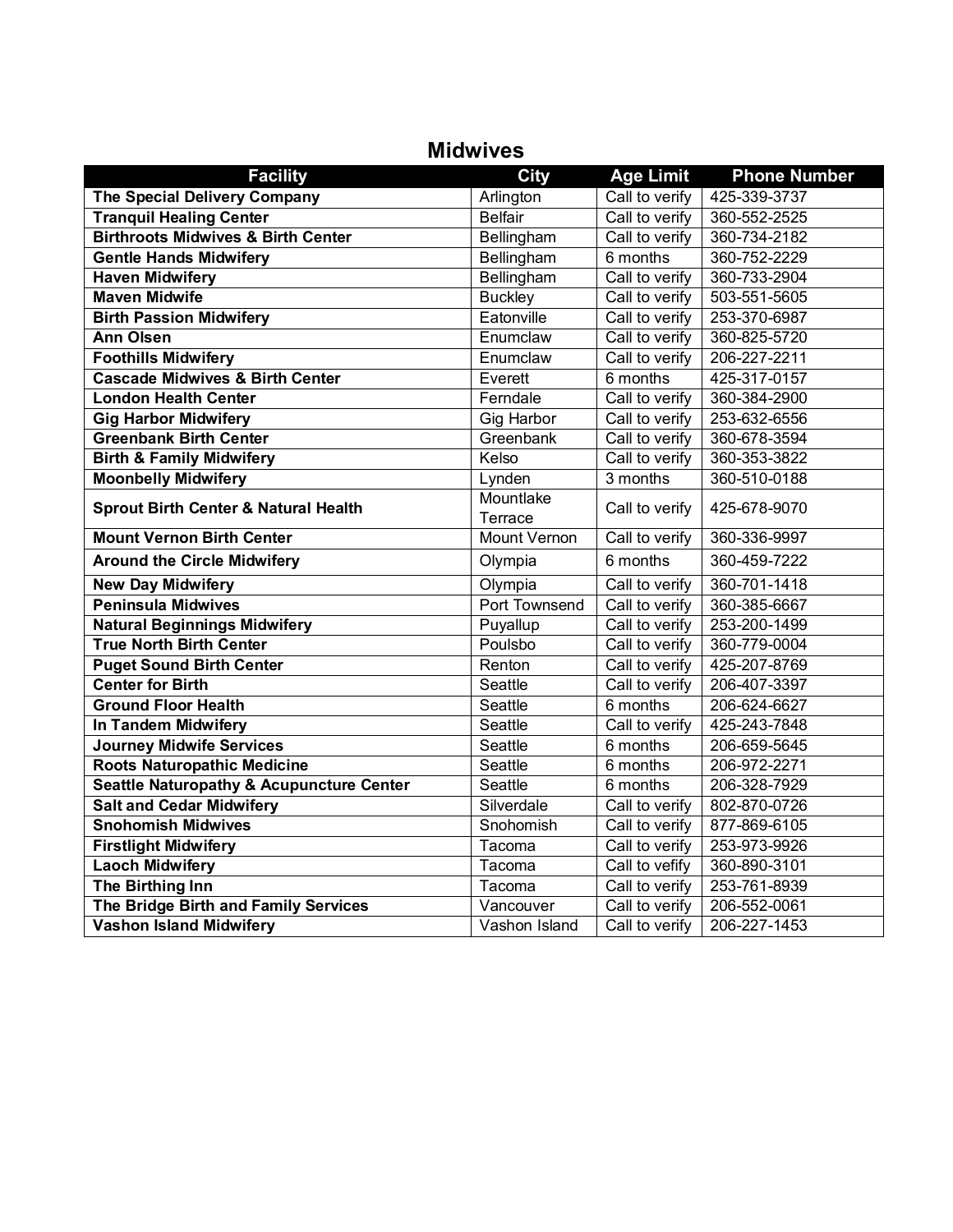# **Audiology Clinics**

| <b>Facility</b>                                                             | <b>City</b>         | <b>Age Limit</b> | <b>Phone Number</b>   |  |
|-----------------------------------------------------------------------------|---------------------|------------------|-----------------------|--|
| <b>West Coast Hearing Clinic</b>                                            | Aberdeen            | No age limit     | 360-533-0633          |  |
| <b>Cascade Ear Nose &amp; Throat</b>                                        | Anacortes           | No age limit     | 360-588-8985          |  |
| <b>Cascade Ear Nose &amp; Throat</b>                                        | Arlington           | No age limit     | 360-435-6300          |  |
| Evergreen Speech & Hearing Clinic, Inc.                                     | Bellevue            | No age limit     | 425-454-1883          |  |
| Seattle Children's Bellevue Clinic and Surgery<br><b>Center</b>             | <b>Bellevue</b>     | No age limit     | 206-987-5173 option 1 |  |
| The Hear Center-Kaiser Permanente (members                                  |                     |                  |                       |  |
| only)                                                                       | <b>Bellevue</b>     | No age limit     | 425-502-3490          |  |
| <b>Western Washington University Speech &amp;</b><br><b>Hearing Clinic</b>  | Bellingham          | No age limit     | 360-650-3881          |  |
| Naval Hospital Bremerton Audiology (Tricare only)                           | <b>Bremerton</b>    | No age limit     | 360-475-4000          |  |
| <b>South Seattle Otolaryngology</b>                                         | <b>Burien</b>       | No age limit     | 206-242-3696          |  |
| <b>Hearing Health Services</b>                                              | Coupeville          | No age limit     | 360-678-1423          |  |
| <b>Seattle Children's North Clinic</b>                                      | Everett             | No age limit     | 206-987-5173          |  |
| <b>The Everett Clinic</b>                                                   | Everett             | No age limit     | 425-339-5441          |  |
| The Hear Center-Kaiser Permanente (members                                  |                     |                  |                       |  |
| only)                                                                       | Everett             | No age limit     | 425-261-1931          |  |
| <b>Western Washington Medical Group</b>                                     | Everett             | No age limit     | 425-791-3093          |  |
| Listen for Life Center- Virginia Mason                                      | Federal Way         | No age limit     | 253-874-1750          |  |
| Harbor Audiology & Hearing Services, Inc.                                   | <b>Gig Harbor</b>   | No age limit     | 253-203-6641          |  |
| Eastside Audiology & Hearing Services, PS                                   | Issaquah            | No age limit     | 425-391-3343          |  |
| Listen for Life Center - Virginia Mason                                     | Issaquah            | No age limit     | 425-557-8040          |  |
| Swedish Otolaryngology/Audiology                                            | Issaquah            | No age limit     | 425-313-7089          |  |
| Evergreen Speech & Hearing Clinic, Inc.                                     | Kirkland            | No age limit     | 425-899-5050          |  |
| <b>Hearing Specialty Center</b>                                             | Kirkland            | No age limit     | 425-821-6600          |  |
| <b>The Everett Clinic</b>                                                   | Marysville          | No age limit     | 360-454-1941          |  |
| <b>Cascade Ear Nose &amp; Throat</b>                                        | Mount Vernon        | No age limit     | 360-336-2178          |  |
| <b>My Hearing Centers</b>                                                   | Oak Harbor          | No age limit     | 360-279-1229          |  |
| Ear, Nose & Throat Associates Southwest                                     | Olympia             | No age limit     | 360-357-6314          |  |
| <b>Ascent Audiology and Hearing</b>                                         | Olympia             | No age limit     | 360-704-7900          |  |
| The Hear Center-Kaiser Permanente (members<br>only)                         | Olympia             | No age limit     | 360-923-7420          |  |
| <b>Nilsson Audiology</b>                                                    | Port Orchard        | No age limit     | 360-362-1404          |  |
| Evergreen Speech & Hearing Clinic, Inc.                                     | Redmond             | No age limit     | 425-882-4347          |  |
| <b>Hearing Speech &amp; Deaf Center</b>                                     | Seattle             | No age limit     | 206-323-5770          |  |
| Listen for Life Center - Virginia Mason                                     | Seattle             | No age limit     | 206-223-8802          |  |
| <b>Minor &amp; James Medical Audiology</b>                                  | Seattle             | No age limit     | 206-622-9916          |  |
| <b>Seattle Children's Hospital</b>                                          | Seattle             | No age limit     | 206-987-5173 option 1 |  |
| <b>Seattle Hearing &amp; Balance</b>                                        | Seattle             | No age limit     | 206-320-5687          |  |
| Swedish Neuroscience Institute-Center for Hearing<br>and Skull Base Surgery | Seattle             | No age limit     | 206-320-8242          |  |
| Swedish Otolaryngology/Audiology                                            | Seattle             | No age limit     | 206-215-1770          |  |
| The Hear Center - Kaiser Permanente (members<br>only)                       | Seattle             | No age limit     | 206-326-3350          |  |
| <b>The Polyclinic</b>                                                       | Seattle             | No age limit     | 206-860-4642          |  |
| <b>UW Pediatric Audiology Clinic</b>                                        | Seattle             | No age limit     | 206-598-9347          |  |
| <b>Link Audiology</b>                                                       | Silverdale          | No age limit     | 360-551-4800          |  |
| The Doctor's Clinic-Salmon Medical Center                                   | Silverdale          | No age limit     | 360-782-3897          |  |
| <b>The Everett Clinic</b>                                                   | <b>Smokey Point</b> | No age limit     | 360-454-1941          |  |
|                                                                             |                     |                  |                       |  |